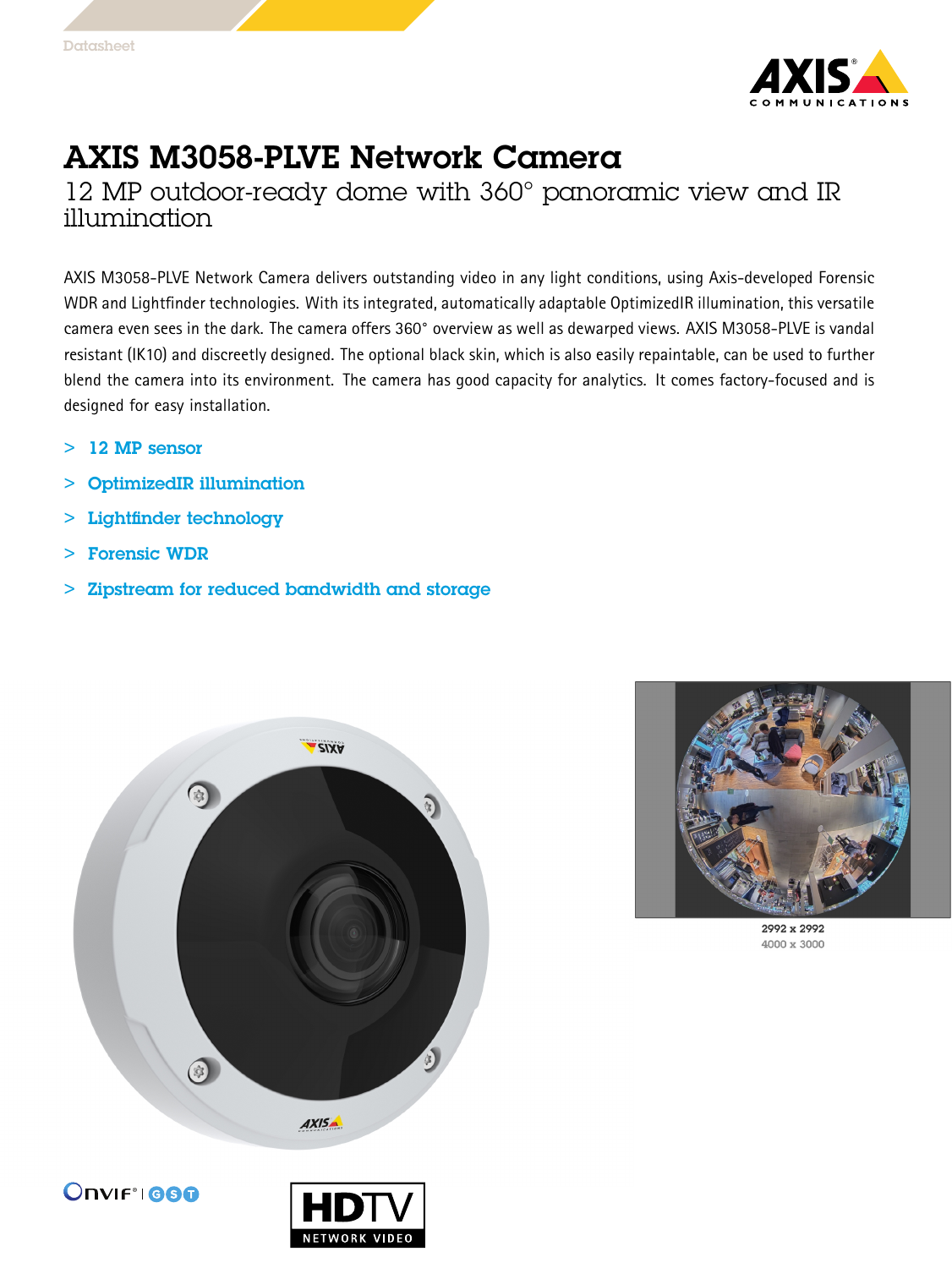## AXIS M3058-PLVE Network Camera

| Camera                     |                                                                                                                                                                                                                                                                                                                                                                                                    |  |
|----------------------------|----------------------------------------------------------------------------------------------------------------------------------------------------------------------------------------------------------------------------------------------------------------------------------------------------------------------------------------------------------------------------------------------------|--|
| lmage sensor               | 12 MP (4000x3000) 1/1.7" progressive scan RGB CMOS                                                                                                                                                                                                                                                                                                                                                 |  |
| Lens                       | Fixed iris, fixed focus, IR corrected, 1.3 mm, F2.2<br>Horizontal field of view: 181°<br>Vertical field of view: 181°                                                                                                                                                                                                                                                                              |  |
| Day and night              | Automatically removable infrared-cut filter                                                                                                                                                                                                                                                                                                                                                        |  |
| Minimum<br>illumination    | Color: 0.19 lux at 50 IRE F2.2<br><b>B/W:</b> 0.04 lux at 50 IRE F2.2<br>0 lux with IR illumination on                                                                                                                                                                                                                                                                                             |  |
| Shutter speed              | $1/22$ 500 s to 2 s                                                                                                                                                                                                                                                                                                                                                                                |  |
| Camera angle<br>adjustment | Rotation n ±180°                                                                                                                                                                                                                                                                                                                                                                                   |  |
| System on chip (SoC)       |                                                                                                                                                                                                                                                                                                                                                                                                    |  |
| Model                      | ARTPEC-6                                                                                                                                                                                                                                                                                                                                                                                           |  |
| Memory                     | 2 GB RAM, 512 MB Flash                                                                                                                                                                                                                                                                                                                                                                             |  |
| Video                      |                                                                                                                                                                                                                                                                                                                                                                                                    |  |
| Video<br>compression       | H.264 (MPEG-4 Part 10/AVC) Baseline, Main and High Profiles<br>Motion JPEG                                                                                                                                                                                                                                                                                                                         |  |
| Resolution                 | Overview: 2992x2992 to 160x160<br>Panorama: 3584x1344 to 192x72<br>Double panorama: 3584x2688 to 256x144<br>Quad view: 3584x2688 to 256x144<br>View area 1-4, 16:9: 2048x1152 to 256x144, 4:3: 2048x1536<br>to 320x240<br>Panorama corner left/right: 3200x1600 to 192x72<br>Double panorama corner: 2880x2880 to 320x240<br>Corridor: 2560x1920 to 256x144                                        |  |
| Frame rate                 | 360° overview only, up to 2992x2992 without WDR: 25/30 fps $@$<br>50/60 Hz<br>360° overview and dewarped views up to 5 MP with WDR: up<br>to 20 fps @ 50/60 Hz<br>360° overview and dewarped views up to max resolution with<br>WDR: up to 12.5/15 fps @ 50/60 Hz                                                                                                                                  |  |
| Video streaming            | Multiple, individually configurable streams in H.264 and Motion<br>JPEG<br>Axis Zipstream technology in H.264<br>Controllable frame rate and bandwidth<br>VBR/ABR/MBR H.264                                                                                                                                                                                                                        |  |
| Multi-view<br>streaminq    | 360° overview, dewarped panorama, double panorama, corridor<br>and quad views. Up to 4 individually cropped out and dewarped<br>view areas. All different views can be streamed simultaneously.<br>When streaming 4 dewarped view areas and one 360° overview<br>in max resolution: up to 12 fps per stream                                                                                        |  |
| HDMI output                | HDMI 1080p @ 50/60 fps (50/60 Hz)                                                                                                                                                                                                                                                                                                                                                                  |  |
| lmage settings             | Compression, color, brightness, sharpness, contrast, local<br>contrast, white balance, exposure control (including automatic<br>gain control) exposure zones, fine tuning of behavior at different<br>light levels, forensic WDR: up to 120 dB depending on scene,<br>dynamic text and image overlay, polygon privacy masks, mirroring<br>of images, rotation: 0°, 180°, including Corridor Format |  |
| Pan/Tilt/Zoom              | Digital PTZ of view areas, digital PT of panorama, corner, corridor<br>and quad views, preset positions, quard tour                                                                                                                                                                                                                                                                                |  |
| Audio                      |                                                                                                                                                                                                                                                                                                                                                                                                    |  |
| Audio<br>input/output      | Two-way audio connectivity via the optional AXIS T61 Audio and<br>I/O Interfaces with portcast technology                                                                                                                                                                                                                                                                                          |  |
| Network                    | Password protection, IP address filtering, HTTPS <sup>a</sup> encryption,                                                                                                                                                                                                                                                                                                                          |  |
| Security                   | IEEE 802.1X (EAP-TLS) <sup>a</sup> network access control, digest<br>authentication, user access log, centralized certificate<br>management, brute force delay protection, signed firmware                                                                                                                                                                                                         |  |
| Supported<br>protocols     | IPv4, IPv6 USGv6, ICMPv4/ICMPv6, HTTP, HTTP/2, HTTPS <sup>a</sup> , TLS <sup>a</sup> ,<br>QoS Layer 3 DiffServ, FTP, SFTP, CIFS/SMB, SMTP, mDNS (Bonjour),<br>UPnP®, SNMP v1/v2c/v3 (MIB-II), DNS/DNSv6, DDNS, NTP, RTSP,<br>RTP, SRTP, TCP, UDP, IGMPv1/v2/v3, RTCP, ICMP, DHCPv4/v6,<br>ARP, SOCKS, SSH, SIP, LLDP, HDMI, CDP, MQTT v3.1.1, Syslog,<br>Link-Local address (ZeroConf)             |  |
| System integration         |                                                                                                                                                                                                                                                                                                                                                                                                    |  |

| Application<br>Programming<br>Interface | Open API for software integration, including VAPIX <sup>®</sup> and<br>AXIS Camera Application Platform; specifications at axis.com<br>AXIS Video Hosting System (AVHS) with One-Click Connection<br>One-click cloud connection<br>ONVIF® Profile G, ONVIF® Profile S and ONVIF® Profile T,<br>specification at onvif.org<br>Support for Session Initiation Protocol (SIP) for integration with<br>Voice over IP (VoIP) systems, peer to peer or integrated with<br>SIP/PBX                                                |
|-----------------------------------------|----------------------------------------------------------------------------------------------------------------------------------------------------------------------------------------------------------------------------------------------------------------------------------------------------------------------------------------------------------------------------------------------------------------------------------------------------------------------------------------------------------------------------|
| Event triggers                          | Analytics, supervised external input, virtual inputs through API,<br>edge storage events, open casing<br>MOTT subscribe                                                                                                                                                                                                                                                                                                                                                                                                    |
| <b>Event actions</b>                    | Record video: SD card and network share<br>Upload of images or video clips: FTP, SFTP, HTTP, HTTPS, network<br>share and email<br>Pre- and post-alarm video or image buffering for recording or<br>upload<br>Notification: email, HTTP, HTTPS, TCP and SNMP trap<br>PTZ: PTZ preset, start/stop guard tour<br>Overlay text, external output activation<br>MQTT publish                                                                                                                                                     |
| Data streaming                          | Event data                                                                                                                                                                                                                                                                                                                                                                                                                                                                                                                 |
| Built-in<br>installation aids           | Pixel counter, digital PTZ of view areas, digital PT of panorama,<br>corner, corridor and quad views                                                                                                                                                                                                                                                                                                                                                                                                                       |
| Analytics                               |                                                                                                                                                                                                                                                                                                                                                                                                                                                                                                                            |
| Applications                            | Included<br>AXIS Motion Guard, AXIS Fence Guard, AXIS Loitering Guard<br>AXIS Video Motion Detection, active tampering alarm<br>Support for AXIS Camera Application Platform enabling<br>installation of third-party applications, see <i>axis.com/acap</i>                                                                                                                                                                                                                                                                |
| General                                 |                                                                                                                                                                                                                                                                                                                                                                                                                                                                                                                            |
| Casing                                  | IP66- and NEMA 4X-rated, IK10 impact-resistant casing in<br>polycarbonate and aluminium, with hard-coated dome and<br>dehumidifying membrane<br>Encapsulated electronics and captive screws<br>Color: White NCS S 1002-B<br>For repainting, use the optional skin cover. Contact your Axis<br>partner for instructions.                                                                                                                                                                                                    |
| Sustainability                          | PVC-free                                                                                                                                                                                                                                                                                                                                                                                                                                                                                                                   |
| Power                                   | Power over Ethernet (PoE) IEEE 802.3af/802.3at Type 1 Class 3<br>Typical 7.8 W, max 12.95 W                                                                                                                                                                                                                                                                                                                                                                                                                                |
| <b>Connectors</b>                       | Shielded RJ45 10BASE-T/100BASE-TX PoE<br>Terminal block for 1 supervised alarm input and 1 digital output<br>(12 V DC output, max. load 25 mA)<br>HDMI type $D^b$<br>Audio and I/O connectivity via AXIS T61 Audio and I/O Interfaces<br>with portcast technology                                                                                                                                                                                                                                                          |
| <b>IR</b> illumination                  | OptimizedIR with with power-efficient, long-life 850 nm IR LEDs<br>with adaptable illumination intensity<br>Range of reach 15 m (49 ft) or more depending on scene                                                                                                                                                                                                                                                                                                                                                         |
| Storage                                 | Support for recording to network-attached storage (NAS)<br>For SD card and NAS recommendations see axis.com                                                                                                                                                                                                                                                                                                                                                                                                                |
| Operating<br>conditions                 | -40 °C to 50 °C (-40 °F to 122 °F)<br>Maximum temperature (intermittent): 55 °C (131 °F)<br>Start-up temperature: -30 °C to 50 °C (-22 °F to 122 °F)<br>Humidity 10-100% RH (condensing)                                                                                                                                                                                                                                                                                                                                   |
| Storage<br>conditions                   | -40 °C to 65 °C (-40 °F to 149 °F)<br>Humidity 5-95% RH (non-condensing)                                                                                                                                                                                                                                                                                                                                                                                                                                                   |
| <b>Approvals</b>                        | <b>EMC</b><br>EN 55032 Class A, EN 50121-4, IEC 62236-4, EN 55024,<br>EN 61000-6-1, EN 61000-6-2, FCC Part 15 Subpart B Class A,<br>ICES-003 Class A, VCCI Class A, RCM AS/NZS CISPR 32 Class A,<br>KC KN32 Class A, KC KN35<br>Safety<br>IEC/EN/UL 62368-1, IEC/EN/UL 60950-22, IEC/EN 62471<br>Environment<br>IEC 60068-2-1, IEC 60068-2-2, IEC 60068-2-6, IEC 60068-2-14,<br>IEC 60068-2-27, IEC 60721-3-5 Class 5M3 (vibration and shock),<br>IEC/EN 60529 IP66, IEC/EN 62262 IK10, NEMA 250 Type 4X<br><b>Network</b> |